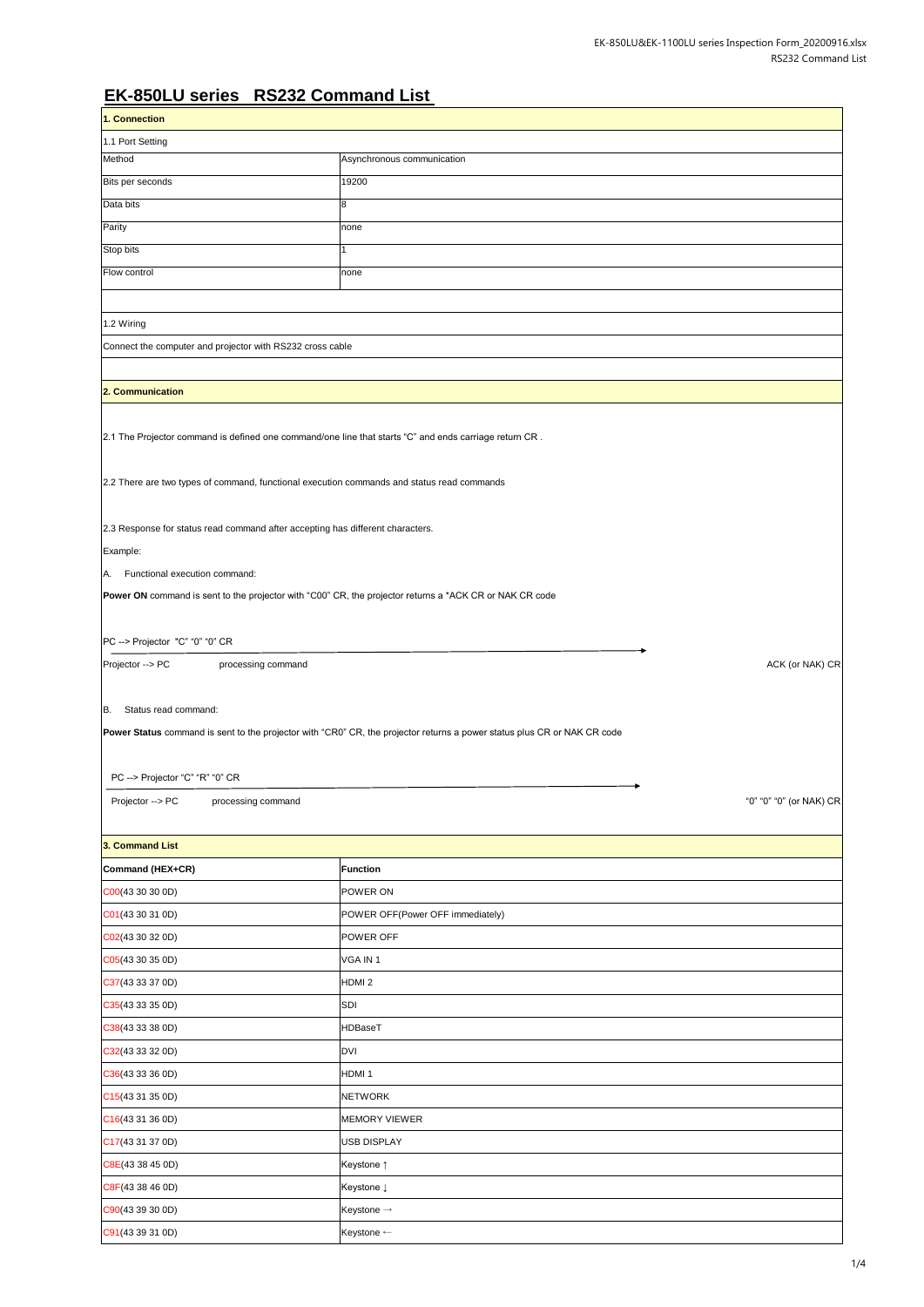| C98(43 39 38 0D)             | <b>Keystone Corner</b>       |  |  |
|------------------------------|------------------------------|--|--|
| C99(43 39 39 0D)             | Keystone Barrel / Pin        |  |  |
| C1C(4331430D)                | Menu on                      |  |  |
| CD(4331440D)                 | Menu off                     |  |  |
| C43(43 34 33 0D)             | Still on                     |  |  |
| C44(43 34 34 00)             | Still off                    |  |  |
| $\text{COD}(43\,30\,44\,00)$ | <b>Blank on</b>              |  |  |
| C0E(43 30 45 0D)             | <b>Blank off</b>             |  |  |
| C8A(43 38 41 0D)             | Timer                        |  |  |
| C8B(43 38 42 0D)             | Timer (Exit)                 |  |  |
| C46(43 34 36 0D)             | ZOOM+                        |  |  |
| C47(43 34 37 0D)             | ZOOM-                        |  |  |
| C30(43 33 30 0D)             | Digital zoom +               |  |  |
| C31(43 33 31 0D)             | Digital zoom -               |  |  |
| C4A(43 34 41 0D)             | <b>FOCUS UP</b>              |  |  |
| C4B(43 34 42 0D)             | <b>FOCUS DOWN</b>            |  |  |
| C4C(43 34 43 0D)             | <b>FOCUS LEFT</b>            |  |  |
| C4D(43 34 44 0D)             | <b>FOCUS RIGHT</b>           |  |  |
| $\text{C5D}(4335440D)$       | LENS SHIFT UP                |  |  |
| C5E(43 35 45 0D)             | LENS SHIFT DOWN              |  |  |
| C5F(43 35 46 0D)             | LENS SHIFT LEFT              |  |  |
| C60(43 36 30 0D)             | LENS SHIFT RIGHT             |  |  |
| CEE(43 45 45 0D)             | <b>LENS CALIBRATION</b>      |  |  |
| CEF(43 45 46 0D)             | <b>AUTO LENSSHIFT CENTER</b> |  |  |
| C19(43 31 39 0D)             | Image / Dynamic              |  |  |
| C11(4331310D)                | Image / Standard             |  |  |
| C39(43 33 39 0D)             | Image / Colorboard           |  |  |
| C13(4331330D)                | Image / Cinema               |  |  |
| C18(43313800)                | Image / Blackboard           |  |  |
| C14(4331340D)                | Image / User                 |  |  |
| C0F(43 30 46 0D)             | Screen Normal size           |  |  |
| C10(4331300D)                | Screen Wide size             |  |  |
| C1E(4331450D)                | <b>DISPLAY CLEAR</b>         |  |  |
| C20(43 32 30 0D)             | <b>BRIGHTNESS +</b>          |  |  |
| C21(43 32 31 0D)             | <b>BRIGHTNESS -</b>          |  |  |
| C27(43 32 37 0D)             | IMAGE (Toggle)               |  |  |
| C28(43 32 38 0D)             | Direct on Enable             |  |  |
| C29(43 32 39 0D)             | Direct on Disable            |  |  |
| C2A(43 32 41 0D)             | Power Management Ready       |  |  |
| C2B(43 32 42 0D)             | Power Management OFF         |  |  |
| C2E(43 32 45 0D)             | Power Management Shut down   |  |  |
| C3A(43 33 41 0D)             | POINTER RIGHT                |  |  |
| C3B(43 33 42 0D)             | POINTER LEFT                 |  |  |
| C3C(43 33 43 0D)             | POINTER UP                   |  |  |
| C3D(4333440D)                | POINTER DOWN                 |  |  |
| C3F(43 33 46 0D)             | <b>ENTER</b>                 |  |  |
| C89(43 38 39 0D)             | Auto PC ADJ.                 |  |  |
| CR3(43 52 33 0D)             | Light source Timer Read      |  |  |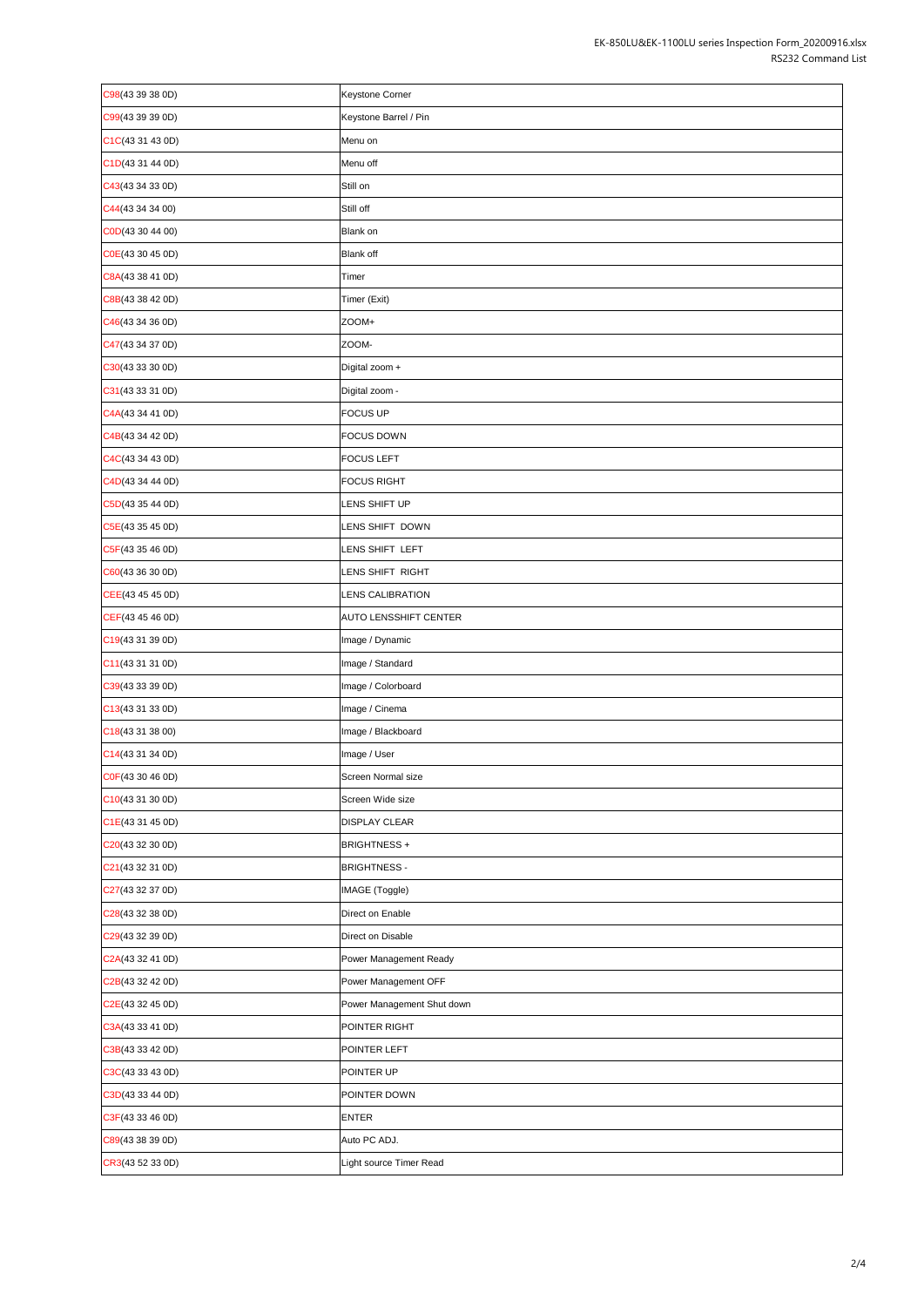|                  | Get the projector's operation status:                                                                                                                                                                                                                                                        |
|------------------|----------------------------------------------------------------------------------------------------------------------------------------------------------------------------------------------------------------------------------------------------------------------------------------------|
| CR0(43 52 30 0D) | "00":Power on                                                                                                                                                                                                                                                                                |
|                  | "80":standby                                                                                                                                                                                                                                                                                 |
|                  | "40":Countdown in process                                                                                                                                                                                                                                                                    |
|                  | "20":Cooling Down in process                                                                                                                                                                                                                                                                 |
|                  | "10": Power Failure                                                                                                                                                                                                                                                                          |
|                  | "28-0":TEMP Sensor A cooling down in process due to Temperature Anomaly<br>"28-1":TEMP Sensor B cooling down in process due to Temperature Anomaly<br>"28-2":TEMP Sensor C cooling down in process due to Temperature Anomaly                                                                |
|                  | "88-0":Standby after Temp sensor A Cooling Down due to lamp off caused temperature abnormal.<br>"88-1":Standby after Temp sensor B Cooling Down due to lamp off caused temperature abnormal.<br>"88-2":Standby after Temp sensor C Cooling Down due to lamp off caused temperature abnormal. |
|                  | "24": Power Management cooling                                                                                                                                                                                                                                                               |
|                  | "04":suspend status (Power management Ready)                                                                                                                                                                                                                                                 |
|                  | "21": Cooling Down in process after lamp off                                                                                                                                                                                                                                                 |
|                  | "81":Standby after Cooling Down process due to lamp off                                                                                                                                                                                                                                      |
|                  |                                                                                                                                                                                                                                                                                              |
|                  | Get the information of input source                                                                                                                                                                                                                                                          |
|                  | VGA <sub>1</sub>                                                                                                                                                                                                                                                                             |
|                  | HDMI <sub>1</sub>                                                                                                                                                                                                                                                                            |
|                  | HDMI <sub>2</sub>                                                                                                                                                                                                                                                                            |
|                  | <b>HDBASET</b>                                                                                                                                                                                                                                                                               |
| CR1(43 52 31 0D) | <b>SDI</b>                                                                                                                                                                                                                                                                                   |
|                  | <b>DVI</b>                                                                                                                                                                                                                                                                                   |
|                  | Memory Viewer                                                                                                                                                                                                                                                                                |
|                  | <b>Network</b>                                                                                                                                                                                                                                                                               |
|                  | USB display                                                                                                                                                                                                                                                                                  |
|                  |                                                                                                                                                                                                                                                                                              |
|                  | Get screen setting status:                                                                                                                                                                                                                                                                   |
|                  | "11":Normal screen setting                                                                                                                                                                                                                                                                   |
| CR4(43 52 34 00) | "10":Rear & Ceiling ON                                                                                                                                                                                                                                                                       |
|                  | "01": Rear ON                                                                                                                                                                                                                                                                                |
|                  | "00":Ceiling ON                                                                                                                                                                                                                                                                              |
|                  | "20": Auto Ceiling and Rear ON                                                                                                                                                                                                                                                               |
|                  | "21": Auto Ceiling and Rear OFF                                                                                                                                                                                                                                                              |
|                  |                                                                                                                                                                                                                                                                                              |
| CR6(43 52 36 0D) | Get the temperature data inside the projector:                                                                                                                                                                                                                                               |
|                  | "%1_%2_%3":                                                                                                                                                                                                                                                                                  |
|                  | %1=Temperature of Sensor 1                                                                                                                                                                                                                                                                   |
|                  | %2=Temperature of Sensor 2                                                                                                                                                                                                                                                                   |
|                  | %3=Temperature of Sensor 3                                                                                                                                                                                                                                                                   |
|                  | Temperature data is shown as "00.0"                                                                                                                                                                                                                                                          |
|                  |                                                                                                                                                                                                                                                                                              |
| CR7(43 52 37 0D) | Get the lamp mode status:                                                                                                                                                                                                                                                                    |
|                  | "00" Light is out                                                                                                                                                                                                                                                                            |
|                  | "01" Light is on                                                                                                                                                                                                                                                                             |